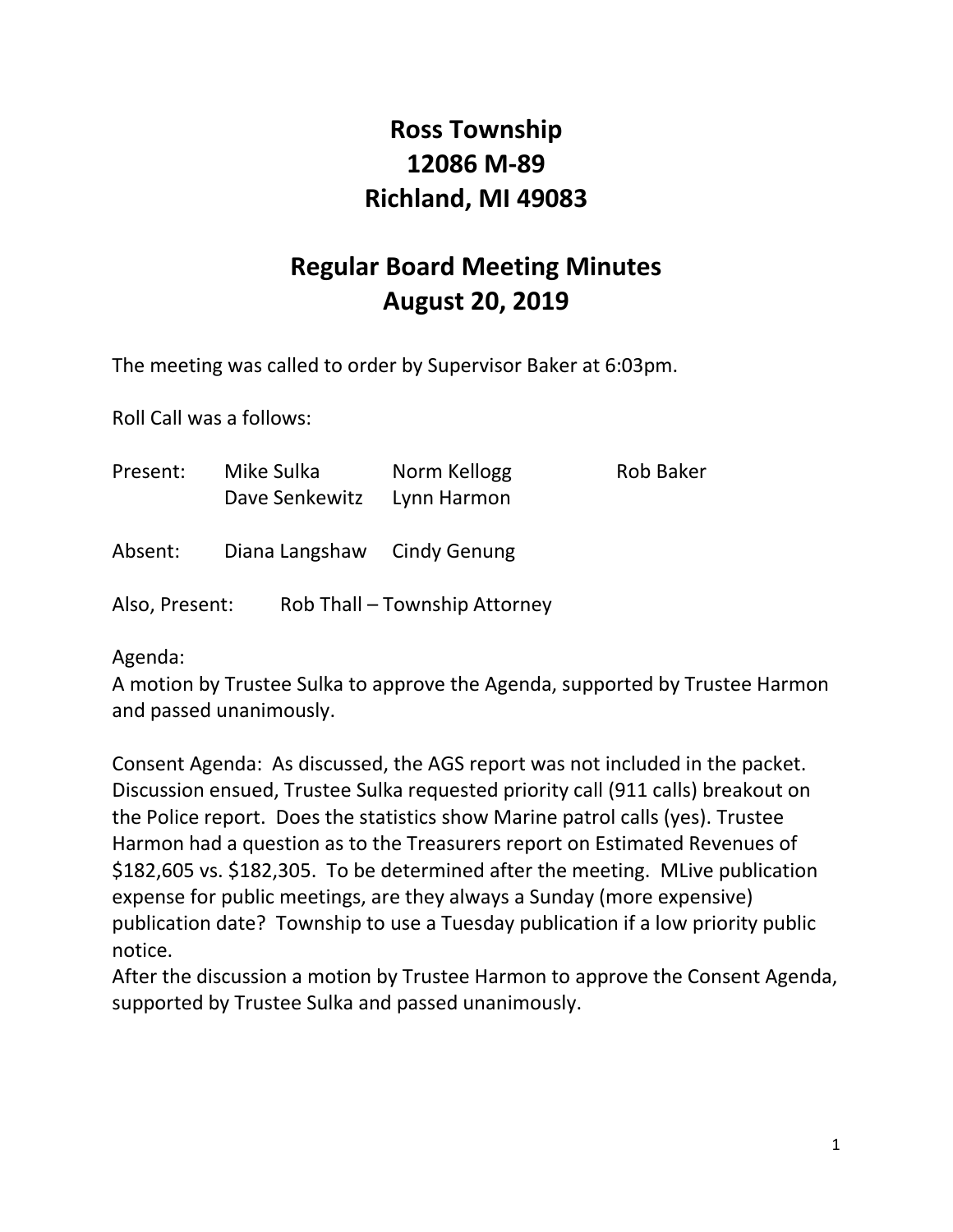#### **Reports:**

Fire – Chief Bogema did not attend the meeting so no Fire report was discussed.

Planning Commission – Trustee Sulka provided the previous P.C. minutes and agenda to review by the Board.

Cemetery Committee – Crushed asphalt was used to repair the Day Cemetery entrance and road through the Cemetery. Yorkville Cemetery will get a similar treatment in the near future. Clerk Kellogg stated that a resident had recruited the Wrestling teams of Gull Lake and Portage to clear the hill of brush at Yorkville Cemetery. Tentative work date is September 14<sup>th</sup>.

Parks Committee – A printed report was submitted to the Board. YTD park revenues at \$27,612.86. A slight increase from last years figures. The men's stalls in the restrooms will need replacement in the near future. A small discussion ensued in looking to install an automated gate at the Park for next year.

Law Enforcement Committee – Trustee Harmon discussed the printed report provided to the Board Members. The report included a recommendation to hire The Richland Police Department for Ross Townships police coverage. Trustee Harmon went over the metrics for their decision and discussed with the Board and interested residents in attendance. The board will move forward on the recommendation form the Law Enforcement Committee. One additional public hearing will be conducted before a Board decision is made.

Supervisors Report – Printed report is included in the packet that included a Road construction update, PFAS update and possible "no wake" zone in the Bay of Gull Lake. Additional last Friday a Magistrate handed down a court decision on 2 properties using their residences as short-term rentals. (Less than 30 days) The magistrate ordered a compliance within 10 days for one property and 30 days for the other property. 3 more sites were sent to AGS for review of compliance.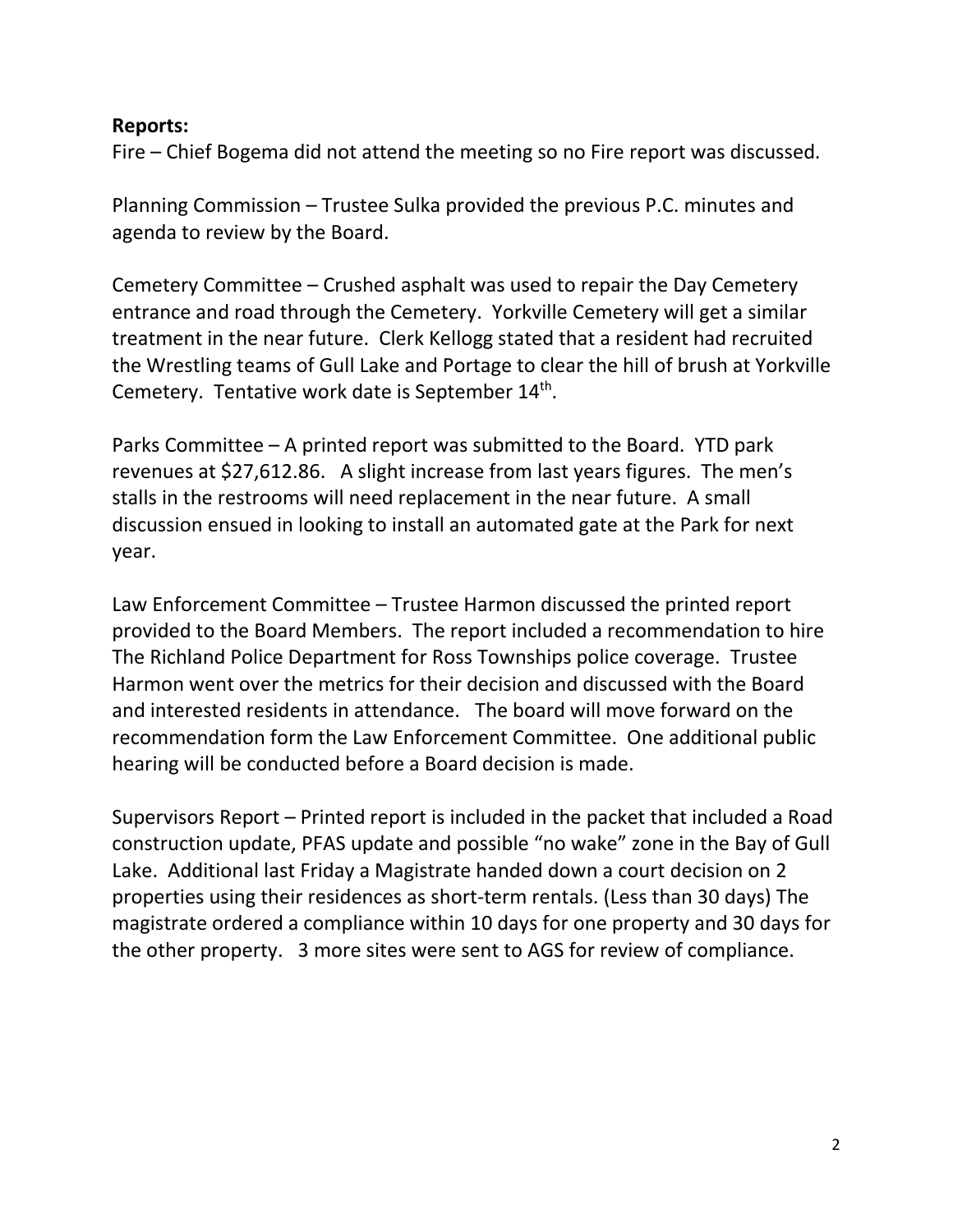#### **Public Comments:**

Law enforcement Meeting on 8-19-19 gave good feedback to the community. Wanted to see more empirical data for police protection, i.e. perceived needs of the community. Have a contract with a baseline standard, and a good reporting mechanism.

### **Old Business:**

- **A.** The Ross Township Health Benefit Ordinance was reviewed by Attorney Thall. A consensus to remove section E, payment in lieu from the resolution for final approval. The Board will decide in the September or October Board Meeting to approve this amended resolution.
- **B.** Cemetery Advisory Committee Definitions: The Committee does not have the authority to appropriate funds. Supervisor, and or Board approval is needed to fund any requests. A Motion by Trustee Sulka, supported by Trustee Harmon to approve the Committee Definitions, but to exclude the second sentence in section 7.2. Passed unanimously A second Motion by Trustee Sulka and supported by Senkewitz to authorize the Supervisor to spend up to \$1,000 without Board approval, subject to being within the approved budget of the Cemetery Department. Passed unanimously.

### **Any Other Old Business: None**

### **New Business:**

- **A.** Recreational Marijuana Revisit Trustee Senkewitz asked does our Ordinance cover the new LARA rules? Attorney Thall reviewed this and on Jan. $1<sup>st</sup>$  we opted out for recreational Marijuana. Ross Township prohibits any marijuana establishments in the Township. Mr. Thall to review the new M.C.L. site to possible amend our Ordinance for clarification. Brook Lodge's status to be reviewed by AGS. (Associated Government Services)
- **B.** Group Seasonal Park Pass request this will be passed back to the Parks Committee for recommendations. Some organizations have requested to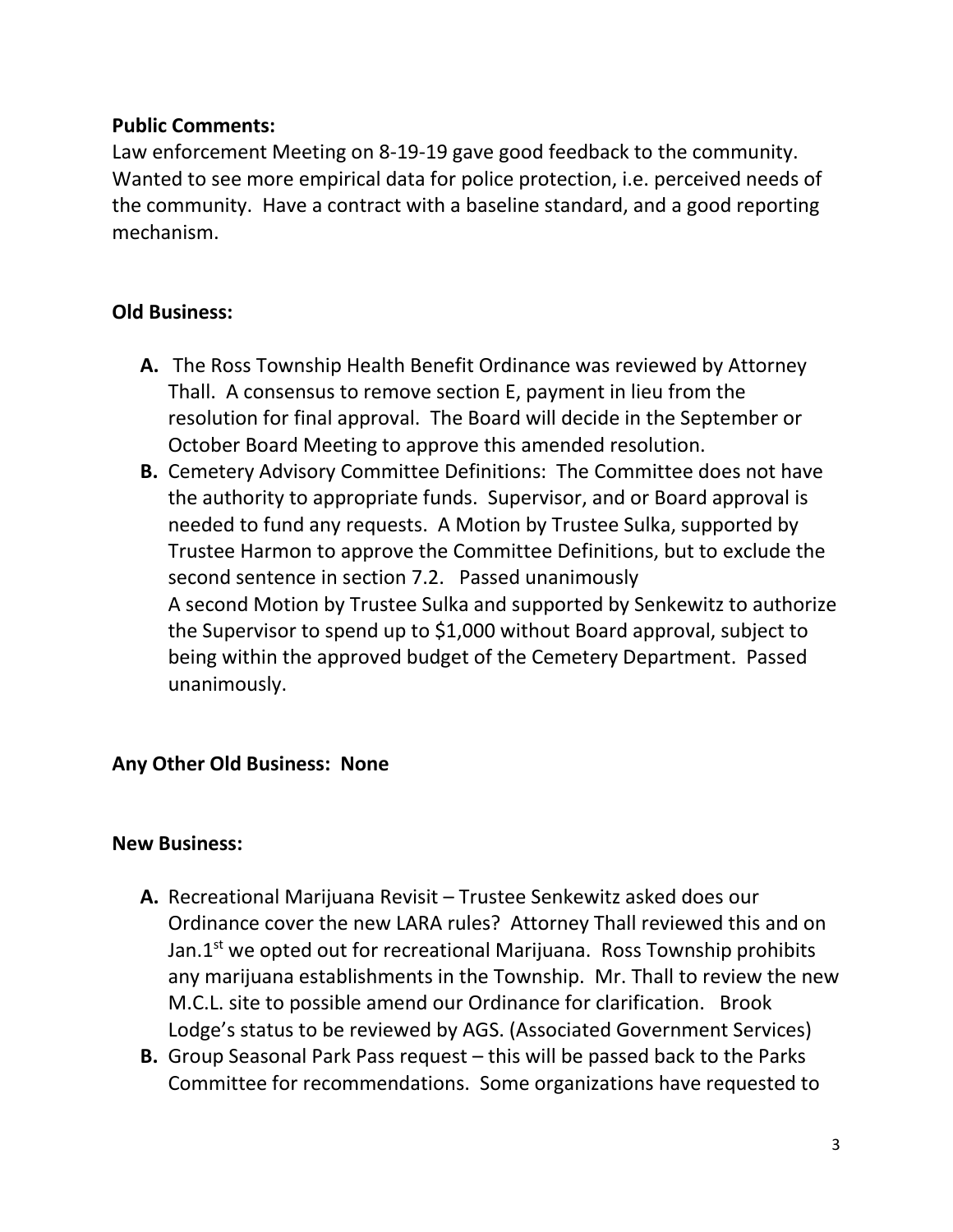use the Park for their gatherings. Church groups, etc. A possible \$50 fee for 10 cars as an example.

- **C.** Yorkville Cemetery Drive maintenance approve up to \$3,000 for crushed asphalt to repair and maintain Yorkville Cemetery's drive. A motion by trustee Senkewitz, supported by Trustee Sulka to approve this request. Passed unanimously.
- **D.** J.B. McKay platted lot line review His existing lot frontage of 122.98 received a 2.02 variance from our ZBA. This request would move the lot line over from Lot 50 to create a conforming parcel of 125 feet of frontage, made up of lots 48,49 and 50. The other subject parcel of 122.98 feet made up of lots 50, 51 and 52. Resident Greg Smith discussed his concerns and the possible precedent this would create in the future. This request was tabled by the Board. The Board has requested AGS and the Mr. McKay to be present to clarify his intentions for the two named parcels. Also requested is a larger map, possibly color coded for easier review by the Board.
- **E.** Deviations from our annual Budget process Trustee Sulka wants to know what a cost center is defined as. Also, the procedure for budget review and amendments if required. This will be addressed at the September Board meeting with a full 6-month Y.T.D. review of our budget and amendment recommendations.
- **F.** Any Other Business: None

### **Members Time:**

R. Baker – attorney update for Sherman Lake Special Assessment. (Weed control) Also a Salary comparison of like Townships to review for possible raises next year for the elected officials. Our Police Enforcement is not budget driven. Looking into a possible ballot millage request to fund our Police protection.

N. Kellogg – reviewed our Consumers Power LED street light credit. After paying for the new LED street lights our credit of approximately \$5,000 will pay our utility bills for about two months.

M. Sulka – Law Enforcement Committee – reporting problems, has appreciated the work the Committee has done so far.

Attorney Rob Thall – confirm with the Kalamazoo County Sheriff that they will deputize any Village Officers in Ross Township. Be careful about this issue.